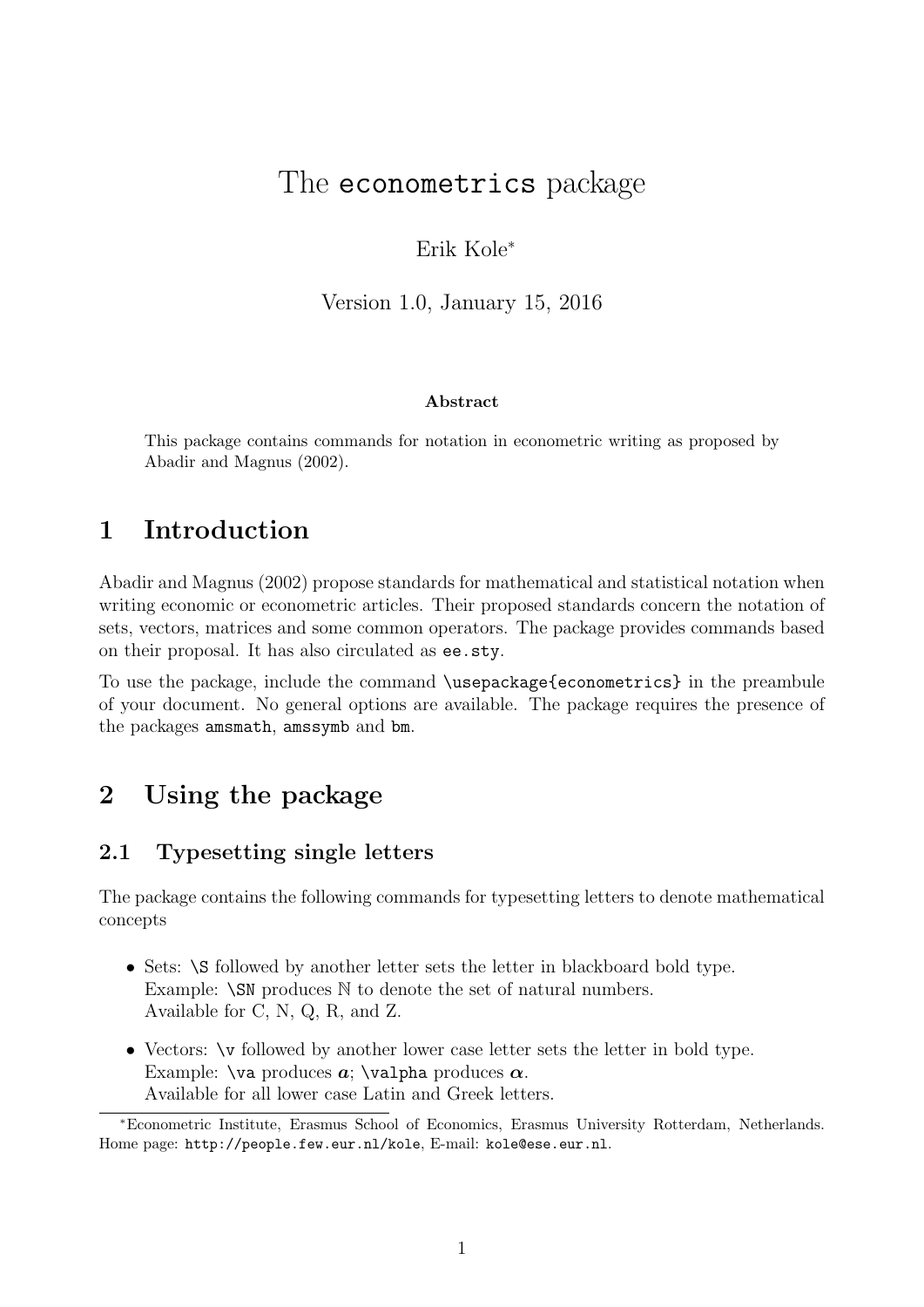- Matrices: m followed by a capital letter sets the letter in bold type. Example:  $\in$  produces  $G$ ;  $\in$  Gamma produces  $\Gamma$ . Available for all upper case Latin letters and the Greek upper case letters that differ from Latin ones.
- Calligraphic letters: \cal followed by a capital letter sets the letter in calligraphic type. Example:  $\cal$ calF produces  $\cal F$ . Available for all upper case Roman letters.
- Roman letters:  $\mathcal{F}$  followed by a letter sets the letter in roman type. Example:  $\mathbf{r}$  produces b;  $\mathbf{r}$  produces B. Available for b, B, C, D, f, F, G, H, L, N, t, U. and W.

### 2.2 Typesetting constants, statistical distributions and symbols

The package contains the following commands for typesetting constants, statistical distributions, symbols and special matrices and vectors.

| command       |              | produces description                         |  |
|---------------|--------------|----------------------------------------------|--|
| $\eu, \e$     | $\mathbf{e}$ | Euler's constant                             |  |
| \iu           | i            | imaginary unit                               |  |
| $\Gamma$      | Gam          | Gamma distribution                           |  |
| \rBeta        | Beta         | Beta distribution                            |  |
| \Bin          | Bin          | Binomial distribution                        |  |
| $\mathcal{L}$ | LN           | Lognormal distribution                       |  |
| \IN           | IN           | sequence of independent normal distributions |  |
| \Poi          | Poi          | Poisson distribution                         |  |
| \Infmat       | $\mathcal I$ | information matrix                           |  |
| \Hesmat       | ${\cal H}$   | Hessian matrix                               |  |
| \vones        | $\mathbf{r}$ | vector with ones                             |  |
| \vzeros       | 0            | vector with zeros                            |  |
| \mZeros       |              | matrix with zeros                            |  |

The commands \ap (from apex) and \ped (from pedex) both take one argument and typeset it as a superscript or subscript in math-roman. Examples:  $\{e\}_t$  produces  $r_t^e$ , which is typically used to denote a return at time t in excess of the risk-free rate;  $r\ped{f}$ produce  $r_f$ , which is typically used to denote the risk-free rate.

The command \bcdot can be used when indicating a row or column from a matrix. Example: row i or column j of a  $(m \times n)$  matrix A (with  $0 < i \leq m$ ,  $0 < j \leq n$ ) can be referred to as  $A_i$ . (A\_{i\bcdot}) and  $A_{i}$  (A\_{\bcdot j}).

### 2.3 Common functions and operators

The operators **\Re** and **\Im** that return the real and imaginary part of a complex number are redefined to produce Re and Im in math-roman (instead of the capital fraktur typesetting).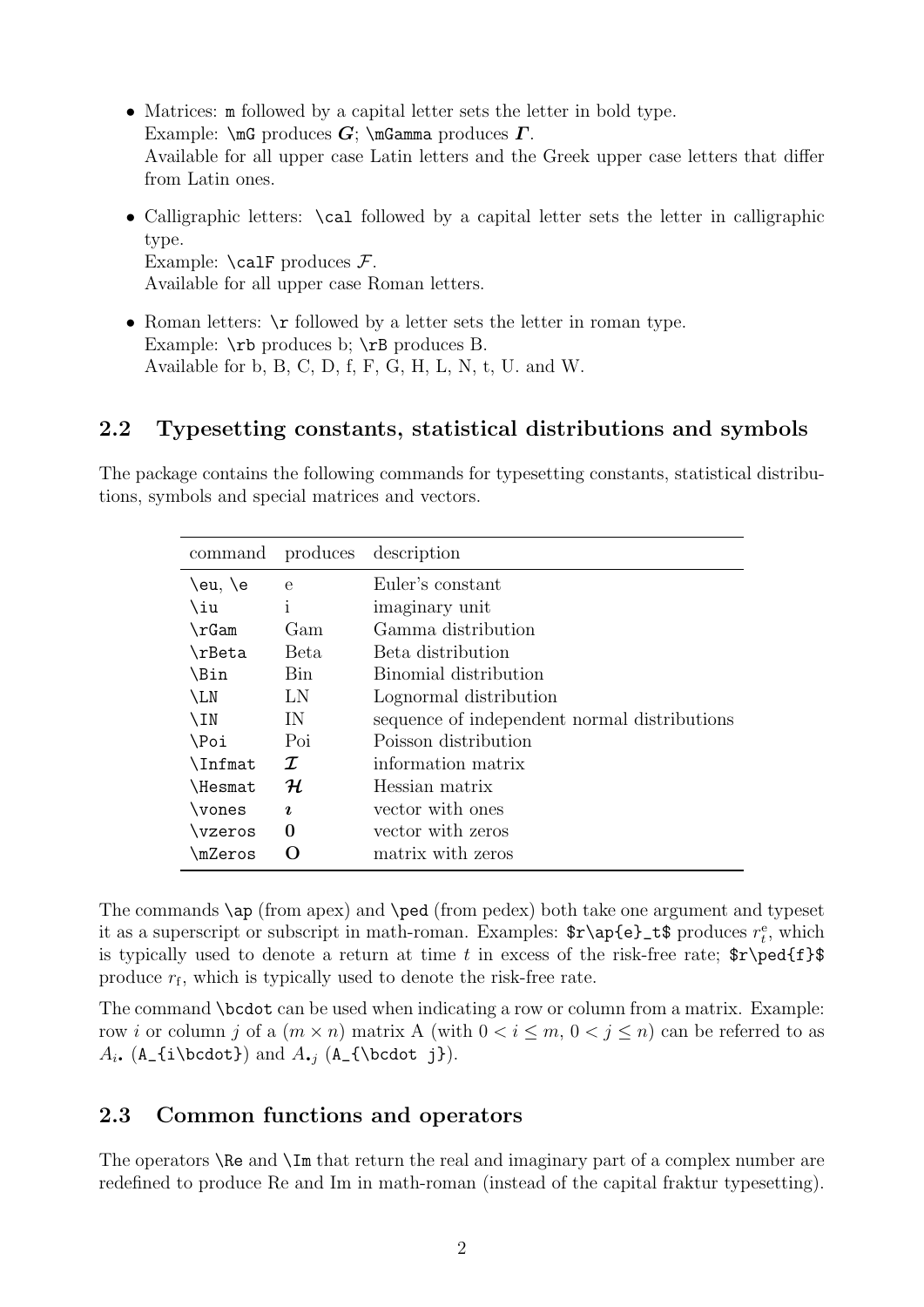The notation for the differential and partial differential operators can be generated by the commands \deriv and \pderiv that both take two mandatory arguments (for the numerator and the denominator) and one optional argument for the order. They are defined with the \frac command. Examples: \deriv{f}{x}, \deriv[2]{f}{x} and \pderiv[n]{y}{x} produces  $\frac{\mathrm{d}f}{\mathrm{d}x}$  and  $\frac{\partial^2 f}{\partial x^2}$  $\overline{\partial x^2}$  $\frac{\partial^n x}{\partial y^n}$  (inline) and

$$
\frac{\mathrm{d}f}{\mathrm{d}x}, \qquad \frac{\mathrm{d}^2f}{\mathrm{d}x^2}, \qquad \frac{\partial^n x}{\partial y^n},
$$

in the equation environment.

The following commands are defined by \operatorname.

| command         | produces    | description                                              |  |
|-----------------|-------------|----------------------------------------------------------|--|
| \bias           | bias        | bias (of an estimator)                                   |  |
| $\setminus$ col | col         | column space (of a matrix)                               |  |
| \corr           | corr        | correlation                                              |  |
| $\cov$          | cov         | covariance                                               |  |
| $\deg$          | dg          | returns the diagonal elements of a matrix                |  |
| \diag           | diag        | returns a diagonal matrix with arguments on the diagonal |  |
| \E              | E           | expectation                                              |  |
| \etr            | etr         | exponential of the trace of a matrix                     |  |
| \ip             | int         | integer part                                             |  |
| \kur            | kur         | kurtosis                                                 |  |
| \MSE            | <b>MSE</b>  | mean squared error                                       |  |
| \MSFE           | <b>MSFE</b> | mean squared forecasting error                           |  |
| \OLS            | <b>OLS</b>  | ordinary least squares                                   |  |
| \plim           | plim        | probability limit                                        |  |
| \resid          | resid       | residuals                                                |  |
| $\chi$          | rk          | matrix rank                                              |  |
| \SE             | SE          | standard error                                           |  |
| \sgn            | sgn         | sign                                                     |  |
| \tr             | tr          | trace of a matrix                                        |  |
| \var            | var         | variance                                                 |  |
| $\vee$          | <b>vec</b>  | vectorisation of a matrix                                |  |
| \vech           | vech        | vectorisation of the lower triangle of a matrix          |  |

## 2.4 New names for existing commands

The package introduces some new commands that are equivalent with existing commands, and some derived commands.